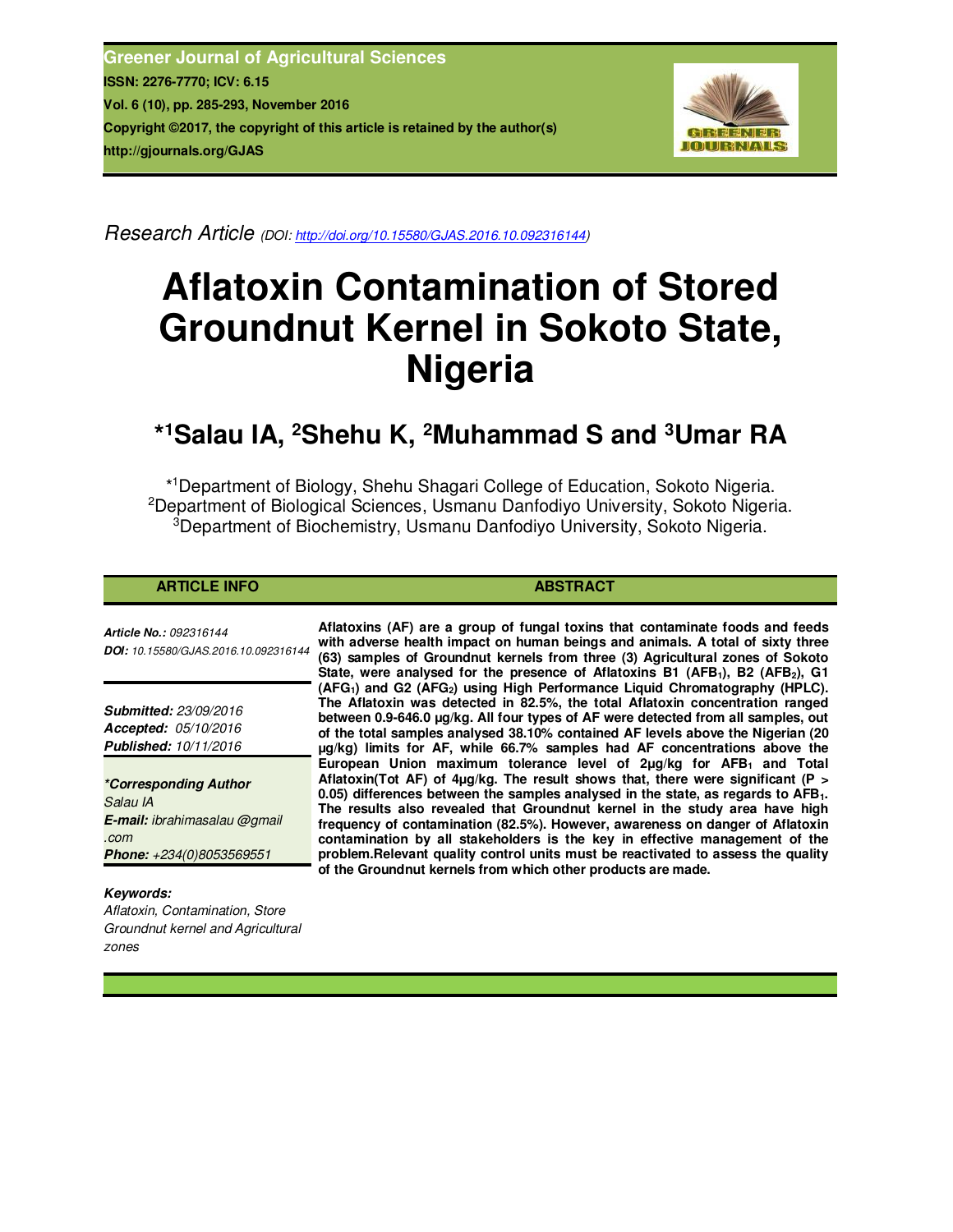#### **INTRODUCTION**

Mycotoxins are secondary metabolites present in agricultural products worldwide that are produced by filamentous fungi on invasion of the host tissue and are capable of causing mycotoxicoses on ingestion by human or animals (Glenn, 2007). Mycotoxins are small and quite stable molecules which are extremely difficult to remove or eradicate and maintain their toxic properties along the tropic level in a food chain (Domsch, 2007). Approximately 400 secondary metabolites with toxigenic potential are produced by over 100 moulds. Identified mycotoxin according to Glenn (2007) includes Aflatoxins, fumonisins, ochratoxin, trichothecenes, zearalenone, penitrems and ergot alkaloids.

Aflatoxins (AF) are one of many natural occurring mycotoxins that are found in soils, foods, humans, and animals. Derived from the fungus, the toxigenic strains of Aflatoxins are among the most harmful mycotoxins. Aflatoxins are found in the soil as well as in grains, nuts, dairy products, tea, spices and cocoa, as well as animal and fish feeds (Waliyar *et al.* 2005). There are six forms of Aflatoxin: Aflatoxin B1  $(AFB<sub>1</sub>)$ , Aflatoxin B2 (AFB<sub>2</sub>), Aflatoxin G1 (AFG<sub>1</sub>), and Aflatoxin G2  $(AFG<sub>2</sub>)$  are found in plant-based food, while Aflatoxin M1 (AFM<sub>1</sub>) (metabolite of AFB<sub>1</sub>) and Aflatoxin M2  $(AFM<sub>2</sub>)$  are found in foods of animal origin. B1 is the most harmful form due to its direct link to human liver cancer (Leslie *et al.,* 2006). The Aflatoxin problem has been recognized as one of the biggest challenges to food and nutrition security, trade, and health across the African continent. Aflatoxins are highly carcinogenic toxins that are produced by strains of the fungi *Aspergillus flavus* and *A. parasiticus*. In most West African countries, Groundnut, an important crop used in various forms including as a basic food and a cash crop, and which is one of the most susceptible crops to Aflatoxin, has been the worst hit. Since 1960, Groundnut production and exports from the West African region have been declining mostly due to Aflatoxin contamination of Groundnuts and Groundnut products. Small holder farmers are most affected, because they are highly dependent on the Groundnut production as it generates 60% of rural cash incomes in a number of countries in the region (Akano and Atanda 1990).

Groundnut (*Arachis hypogaea*) is an economically important crop grown in many parts of the world. Nigeria produced a total of 2.96 million metric tons from approximately 2.3 million hectares in 2011 making it the third largest producer in the world after China and India, the first and second producers, respectively (FAOSTAT 2013). Groundnut is used as human food and animal feed. It is also used for oil production and for many other purposes, and these underscore its importance to the agricultural sector (Bankole *et al.* 2005).

A major constraint to Groundnut production and trade is the susceptibility of the crop to fungal invasion especially by aflatoxigenic fungi which subsequently produce Aflatoxin in the kernels (Mutegi et al. 2009; Soler*et al*. 2010). The affected kernels thus lose their quality and market value due to Aflatoxin contaminations. As stated earlier, areas of concern for Groundnuts revolve primarily around contamination by Aflatoxin, a class of mycotoxins produced mainly by *Aspergillus flavus* and A. parasiticus, in addition to cross-contamination from sources that introduce pathogens to Groundnuts after processing (Chang *et al*. 2013) In Nigeria, Groundnut is traditionally consumed in its boiled, roasted or other processed form to improve its aroma, flavour and texture, and also destroys contaminating microorganisms.

Nigeria has experienced high recorded Aflatoxin exposure levels in humans and has also reported the highest estimated number of cases of hepatocellular carcinoma (HCC-liver cancer) attributable to Aflatoxin (Liu and Wu, 2010) in the whole world. In recent years and in Nigeria, there have been growing concerns over the health hazard on consumption of Agricultural products contaminated with mycotoxin (Aflatoxin in particular) with deleterious consequences to human health. Poor system of farming, processing and storage facilities are factors that lead to the contamination of such products by Aflatoxin producing fungi (WHO, 2013)

The death of some children who consumed mouldy Groundnut cake in Ibadan was suspected to be due to aflatoxicosis (Ikeorah and Okoye 2005).

Aflatoxin determination and identification remain a priority before establishment of any health implication and control system. There are no reports on the incidence of Aflatoxin in Groundnut in Sokoto State which is one of the major Groundnut producing states in the country. For Nigeria to improve its competitiveness in Groundnut trade, the nation must generate data on the occurrence of Aflatoxin in the crop so as to establish whether the levels are safe for human and animal consumption and to further adopt measures to control their contamination levels.

The aim of this research work is to evaluate the presence, incidence, frequency and levels of Aflatoxin contamination of Stored Groundnut kernel in Sokoto State, Nigeria.

#### **MATERIALS AND METHODS**

#### **Study Area**

The study was conducted in Sokoto State, which is located in the extreme North-western part of Nigeria. The State geographically lies along longitude 11<sup>0</sup> 30<sup>1</sup> to 13<sup>0</sup> 50<sup>1</sup> East and latitudes  $4^{\circ}$  to 6<sup>1</sup> North and covers a total land mass of 26,648.48 square kilometres. Sokoto State shares boundary with Kebbi State to the south, Zamfara State to the east and the Republic of Niger to the north. The State has an estimated population of about 4,742,459 people as of 2016 with 99.9 persons per square kilometre, and 3% growth rate annually based on 2006 population census (NPC, 2007). Occupation of city inhabitants includes farming, trading, commerce, with a reasonable proportion of the population working in private and public sectors (MOI, 2008). The soil is predominantly a ferruginous tropical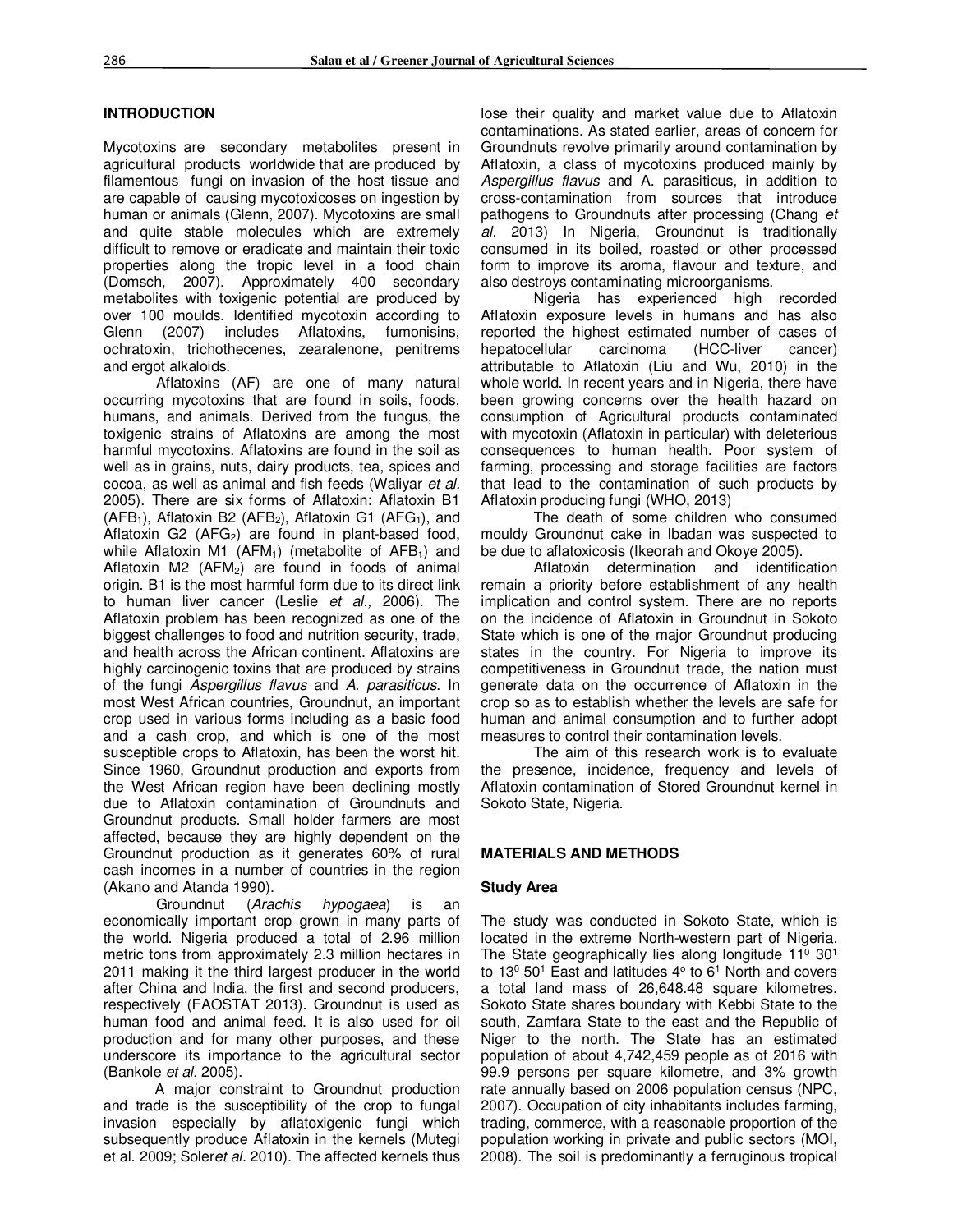type, texturally sandy and pH of the soil ranges between 6 and 7. Rainfall starts late in June and ends early, in September but, sometimes extend to October. The average annual rainfall is between 550 - 1300 mm with peak in the month of August and a relative humidity of less than 20%. The highest temperatures of 45°C during the hot season are experienced in the months of March and April. Harmattan, (a dry cold and dusty) condition is experienced between the months of November and February (Abdullahi *et al*., 2009). Modern Sokoto city is a major commercial centre in leather crafts and agricultural products (MOI, 2008). There are 23 local government councils (LGC) in the State with Sokoto as the capital. The state is divided into four (4) agricultural zones viz Sokoto, Gwadabawa, Isa and Tambuwal.

# **Sampling**

The State has four agricultural zones namely: Gwadabawa (Sokoto West), Isa (Sokoto East), Sokoto (Sokoto) and Tambuwal (Sokoto South). Each zone has between 5 - 6 local governments' areas (Junaidu, 2005). For the purpose of this study, three (3) zones were randomly selected by balloting; Isa, Sokoto and Tambuwal. Simple random sampling technique was used for sampling of Groundnut kernel in the zones.

#### **Selection of stores**

Stores from selected local government areas were identified through local government departments' of agriculture and traditional authorities.

#### **Determination of Representative Sample Size**

Research work in this area of study is scanty, as such this research work will served as a basis for the estimation of the representative sample size and it will be calculated using the formula below:

$$
S = \frac{x^2 PQ}{L^2}
$$

- S = Number of stores
- $X =$  the x score for a given confidence interval
- P = Estimated prevalence
- $Q = 1-p$
- $L =$  allowable error of estimation

In this research the desired confidence interval is 95% with an allowable error of estimation 0.05 the estimated prevalence that will be considered as 47% (Ezekiel and Sombie, 2014).

#### **Collection of samples**

A total of sixty three (63) stored groundnut samples were collected. Twenty one (21) samples each were collected from each Agricultural Zone. The samples were collected in sterile sampling bags at different storage centres. The samples were store at  $0^{\circ}$ C and immediately transported to the laboratory for Aflatoxin evaluation.

#### **Determination of Samples Moisture**

The moisture content of the samples was determined by rapid moisture analyser instrument (Gaucher model 600) supplied from Witeg, Germany. Weighed samples (250 gm) inserted into the instrument and the percentage moisture content from the digital reader was recorded as the average moisture content of each samples.

#### **Analysis of Aflatoxin**

The samples were subjected to extraction of toxins, clean up and analyzed for B1, G1 B2 and G2 according to the method described by Ehrlich and Lee (1984) without modification. Methylene chloride and phosphoric acid were used for the simultaneous extraction of AFB1, AFB2, AFG1 and AFG2. A separate portion of the initial methylene chloride/phosphoric acid extract was subjected to a specific clean-up procedure for Aflatoxin.

#### **Extraction of Aflatoxin**

Approximately 50 g portion of pulverized Groundnut kernel sample was weighed into a 500 ml Erlenmeyer flask and 25 ml 1M of the phosphoric acid and 250 ml of methylene chloride were added. The flask was placed on a mechanical shaker for 30 minutes and the content filtered under pressure on Buchner funnel fitted through an 18 cm circle rapid filter paper. Two hundred milliliter of the filtrate was collected and 50 ml aliquot was taken from the filtrate and placed in separate 100 ml Erlenmeyer flasks with glass stoppers, for Aflatoxin assay.

#### **Aflatoxin Clean-up**

The fraction for AFs analysis was subjected to a specific column chromatographic clean-up method. A column was set up with a glass wool and 150 ml of Dichloromethane (DCM) was poured into the column and emptied half way. Anhydrous sodium sulphate  $(Na<sub>2</sub>SO<sub>4</sub>)$  was added and the sides of the column were washed with DCM. Silica gel was added to the green line of column together with 80 ml of DCM and this was allowed to settle half way. Three scoops of anhydrous sodium sulphate (Na<sub>2</sub>SO<sub>4</sub>) were added and the DCM drained off to the top of the packed section of the column. About 50 ml of the filtrate was added and drained off to the top of the packed part of the column. The filtrate was defatted with 130 ml of N-hexane and 130 ml of ether sequentially, and each fraction drained out completely. Aflatoxins were extracted into 130 ml of ether/methanol/water (96:3:1, v/v/v) that was collected off column in a new beaker. The extract was evaporated to near dryness, put into sealed amber glass vials and stored at  $0^{\circ}$ C for a week until further analysis.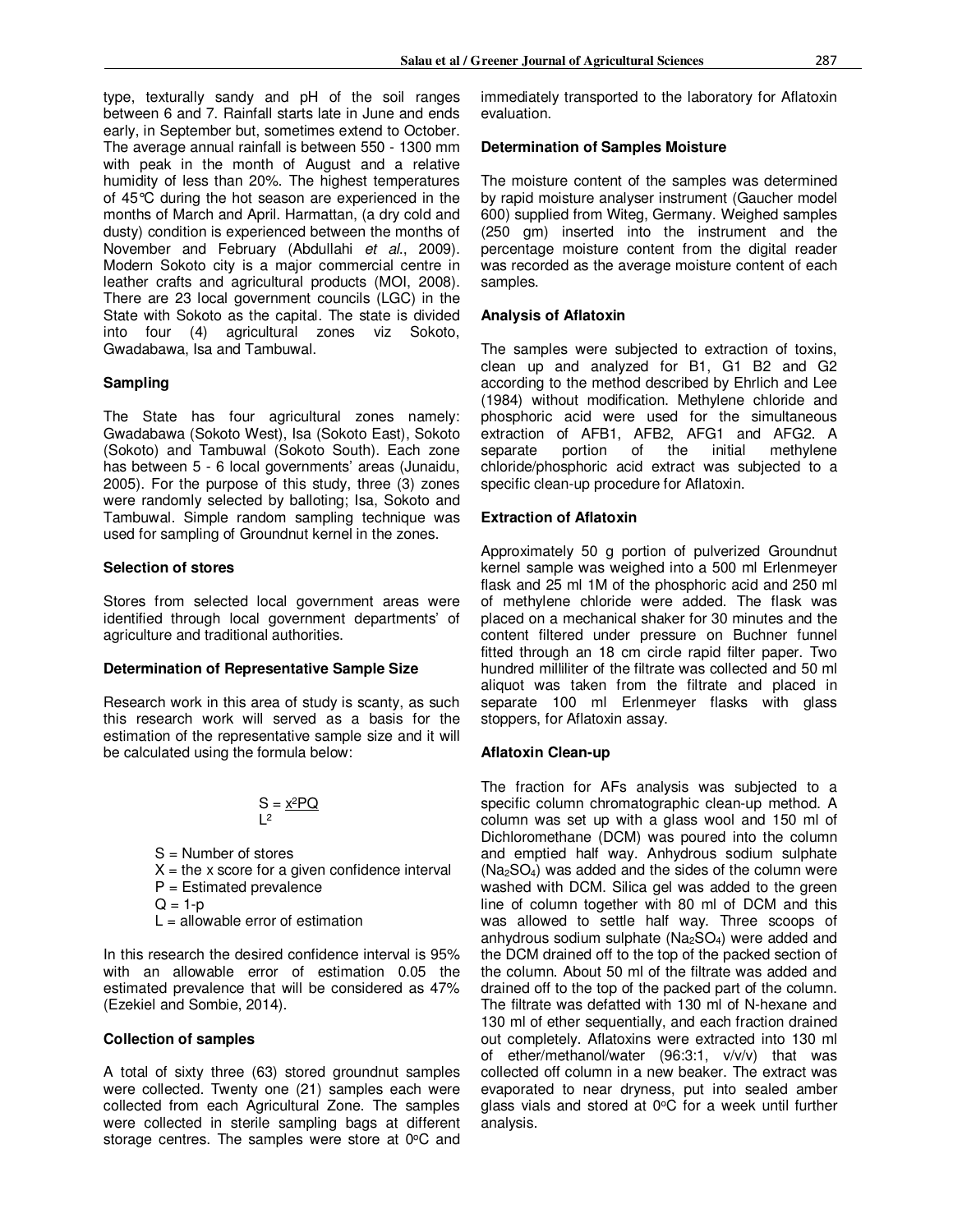# **High Pressure Liquid Chromatography (HPLC)**

Aflatoxins were analyzed on a Cecil 1100 series HPLC system equipped with a UV detector set at a wavelength of 365 nm as described by Cora *et al.* (2005). The Altraspher ODS column, 4.6 mm x 250 mm was used at ambient temperature of 25°C. Acetonitrile/ water/acetic acid (10:50:40, v/v/v) were used as the mobile phase pumped at a flow rate of 0.8 mL/min. The injection volume of both samples and standards used was 20 µL.

# **Aflatoxin Standard**

The analysis was carried out with Aflatoxins standards (Sigma Chemical Company, St. Louis, MO, USA) of known concentrations.  $AFB<sub>1</sub>$ ,  $AFG<sub>1</sub>$  and  $AFB<sub>2</sub>$ ,  $AFG<sub>2</sub>$ eluted at distinct retention times of 1.673 min and 1.524 min respectively. Calibration curves with correlation coefficient  $(R_2)$  of 0.91 and 0.99 were established for AFB<sub>1</sub>, AFG<sub>1</sub>

and  $AFB<sub>2</sub>$ ,  $AFG<sub>2</sub>$ using a series of dilutions containing (0.004, 0.008, 0.012 and 0.016µg/ml) and (0.01, 0.02, 0.03 and 0.04 µg/ml) respectively for each standard. The limits of detection (LOD) were estimated as follows: known concentrations of Aflatoxin standards were prepared, successively diluted and subjected to HPLC until the minimum concentration at which the analyte could be detected was established. The LOD of the HPLC instrument with regards to both toxins was determined to be 0.21 and 0.18  $\mu q/kg$  while the limits of quantification (LOQ) were estimated based on the standard deviations of response and slope; this gave 0.42 and 0.33 µg/kg respectively.

Quantification of the actual Aflatoxin in µg/kg is based on the following formula:



Where:

 $S =$  volume of standard with same colour intensity as sample (µl);

 $Y =$  concentration of mycotoxin standard used in µg/ml;

 $V =$  volume of solvent required to dilute sample contained in final extract;

 $W =$  effective weight (g) of original sample contained in final extract;

 $Z =$  volume of spotted sample equivalent to standard  $(\mu L)$ .

#### **Data analysis**

The SPSS 21.0 (Windows version, IL, USA) was used for data analysis. Means for the distribution of concentrations of Aflatoxin were calculated and tested for significance at 95% confidence level by one-way ANOVA. The Duncan's multiple range tests was further used to separate the means.

#### **RESULT**

#### **Moisture content of Stored Groundnut kernel**

The percentage moisture contents of Groundnut Kernel in relation to samples collected from different zones is shown in Fig 1. The results showed that the samples collected from Tambuwal zone had the highest moisture contents (13.5%), followed by Sokoto (10%) while samples from Isa zone had the lowest moisture content (8%).



**collected from different zones** 

# **Aflatoxin contamination of Groundnut kernels**

The levels of Aflatoxin in Groundnut kernel obtained in Sokoto are presented in Table 1. Sixteen samples out of twenty one (76.2%) in Sokoto zone were contaminated with the Aflatoxin. The highest levels of Aflatoxin were  $AFB_1$  (1.0 – 221.0 µg/kg), followed by  $AFG<sub>1</sub>$  and  $AFB<sub>2</sub>$  (1.5 – 113.0 and 1.1 – 76.0  $\mu$ g/kg)

respectively, the lowest concentrations of Aflatoxin were recorded for  $AFG<sub>2</sub>$  (1.8 - 22.0 µg/kg). In the Isa zone of Sokoto state , eighteen samples out of twenty one (85.7%) were found to be contaminated with the Aflatoxin. The results indicated that the highest levels of Aflatoxin were  $AFB<sub>1</sub>$  (1.3 – 156.0)  $\mu$ g/kg), followed by AFB<sub>2</sub> and AFG<sub>1</sub> (0.2 – 88.0 and 0.5 – 61.0 µg/kg) respectively, the lowest Aflatoxin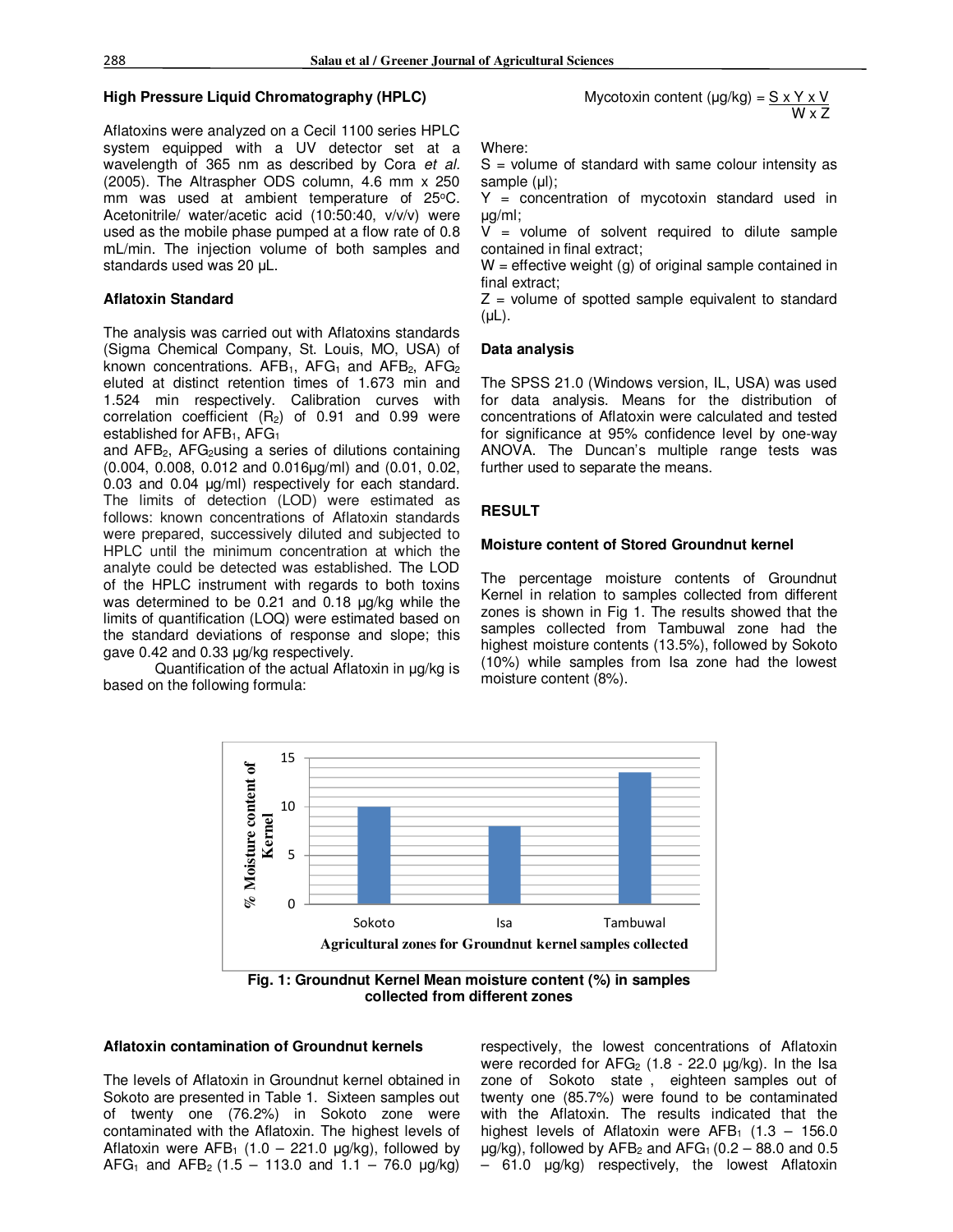concentrations were recorded for  $AFG<sub>2</sub>$  (0.5 - 12.0) µg/kg). In Tambuwal zone, eighteen sample out of twenty one (85.7%) were contaminated with the Aflatoxin. The results reveal that the highest levels of Aflatoxin were  $AFB_1$  (0.9 – 450.5  $\mu q/kg$ ). This levels represent the highest range of concentration found in all the remaining sampling zones in the state, while the moderate levels were found on  $AFB<sub>2</sub>$  and  $AFG<sub>1</sub>$  (0.1 – 101.0 and  $1.0 - 96.8$  µg/kg) respectively, the lowest Aflatoxin concentrations were recorded for  $AFG<sub>2</sub>$  (1.1 -28.0 µg/kg).

All the contaminated Groundnut kernel samples were found to contain  $AFB<sub>1</sub>$  at concentrations ranging from 0.9 and 450.0µg/kg. The least and highest concentrations of  $AFB<sub>1</sub>$  were detected in samples obtained from Tambuwal (Table 2). However, the mean  $AFB<sub>1</sub>$  concentration in samples analysed by locations were significantly ( $p > 0.05$ ) different from each other. Out of 63 samples, more than thirty eight (38.1%) were contaminated with >20 µg/kg AFB1 [maximum acceptable limit (MAL) recommended by the National Agency for Food and Drug Administration and Control (NAFDAC).  $AFB<sub>1</sub>$  and total Aflatoxin  $(\Sigma AFB_1, AFB_2, AFG_1, and AFG_2)$  in the Groundnut samples from three Agricultural zones of Sokoto States Nigerian were presented in Table 4. Aflatoxin  $B_1$  and total Aflatoxin levels were significantly (P < 0.05) different (means =  $47.91$ and  $84.28$   $\mu$ g/kg, respectively) and Groundnut from Tambuwal (means = 55.41 and 92.87µg/kg, respectively) and those collected from Isa (means =  $39.96$  and  $64.00$   $\mu$ g/kg, respectively) and Sokoto (means = 48.36 and 95.96 µg/kg, respectively). Overall, 52 (82.5%) of the 63 samples were contaminated with Aflatoxins: AFB<sub>1</sub>  $(range = 0.9 - 450.0 \mu g/kg$ ; mean = 47.91 $\mu g/kg$  and total Aflatoxin (range =  $0.9 - 646.0$  µg/kg; mean =  $84.28$  $\mu q/kg$ ). The AFB<sub>1</sub> maximum limit of 20 ng/g in Nigerian foods adopted by the National Agency for Food and Drug Administration and Control (FAO 2004) was exceeded in 24 (38.10%) of the Groundnut samples, while 42 (66.7%) of the samples had AFB1 and total Aflatoxin levels above the stipulated EU limit of 2 and 4  $\mu q/kg$ , respectively (FAO 2004) (Table 2). µg/kg, respectively (FAO 2004) (Table 2).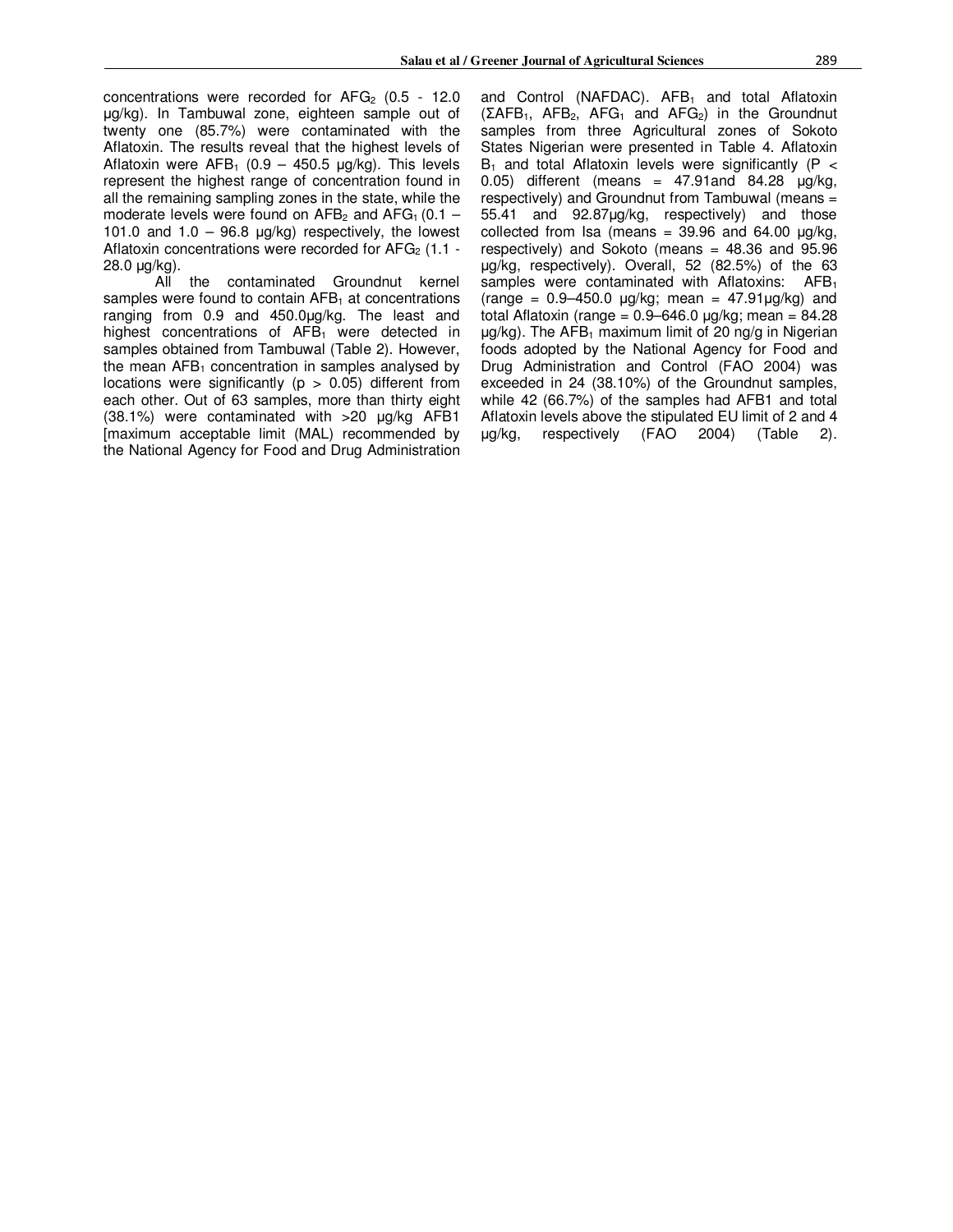| Aflatoxin        | <b>Agricultural</b> | <b>Frequency of</b>  | Concentration range of        | Mean ± Std. dev.              |  |
|------------------|---------------------|----------------------|-------------------------------|-------------------------------|--|
|                  | <b>Zones</b>        | <b>Contamination</b> | positive samples $(\mu g/kg)$ |                               |  |
|                  | Sokoto              | 16/21 (76.2%)        | $1.0 - 221.0$                 | 48.36±70.42 <sup>ab</sup>     |  |
| AFB <sub>1</sub> | Isa                 | 18/21 (85.7%)        | $1.3 - 156.0$                 | 39.96±48.63 <sup>b</sup>      |  |
|                  | Tambuwal            | 18/21 (85.7%)        | $0.9 - 450.5$                 | 55.41±106.41 <sup>a</sup>     |  |
|                  | Sokoto              | 13/21 (62.0%)        | $1.1 - 76.0$                  | 17.84±27.85 <sup>ab</sup>     |  |
| AFB <sub>2</sub> | Isa                 | 17/21 (81.0%)        | $0.2 - 88.0$                  | 15.36±22.18 <sup>b</sup>      |  |
|                  | Tambuwal            | 16/21 (76.2%)        | $0.1 - 101.0$                 | 16.090±27.00 <sup>ab</sup>    |  |
|                  | Sokoto              | 11/21 (52.3%)        | $1.5 - 113.0$                 | 24.41±38.54 <sup>a</sup>      |  |
| AFG <sub>1</sub> | Isa                 | 15/21 (71.4%)        | $0.5 - 61.0$                  | 7.60±14.81 <sup>b</sup>       |  |
|                  | Tambuwal            | 12/21 (57.1%)        | $1.0 - 96.8$                  | 18.081±25.51 <sup>ab</sup>    |  |
|                  | Sokoto              | $9/21$ (42.9%)       | $1.8 - 22.0$                  | $5.343 \pm 7.92$ <sup>a</sup> |  |
| AFG <sub>2</sub> | Isa                 | 7/21 (33.3%)         | $0.5 - 12.0$                  | $1.08 \pm 2.67$ <sup>b</sup>  |  |
|                  | Tambuwal            | 12/21(57.1%)         | $1.1 - 28.0$                  | $3.281 \pm 6.57$ <sup>a</sup> |  |
|                  | Sokoto              | 16/21 (76.2%)        | 1.0-414.9                     | 95.96±141.99 <sup>a</sup>     |  |
| <b>Total AF</b>  | Isa                 | 18/21 (85.7%)        | 2.0-317.0                     | 64.00±80.21 <sup>b</sup>      |  |
|                  | Tambuwal            | 18/21 (85.7%)        | $0.9 - 646.3$                 | 92.87±158.78 <sup>a</sup>     |  |

**Table1: Aflatoxin Concentration (µg/kg) of Groundnut Kernel samples collected from three Agricultural zones of Sokoto State** 

Means followed by the same letter(s) do not differ significantly according to Duncan Multiple Range Test (DMRT) at 5% level of significance.

|  | Table 2:Incidence of Aflatoxin Concentrations in Groundnut Kernels from Three Agricultural Zones in Sokoto States, Nigeria |  |
|--|----------------------------------------------------------------------------------------------------------------------------|--|
|  |                                                                                                                            |  |

|                          |              | AflatoxinB <sub>1</sub> concentration ( $\mu$ g/kg) |                    |              | Total Aflatoxin concentration (µg/kg) |               |                    |              |
|--------------------------|--------------|-----------------------------------------------------|--------------------|--------------|---------------------------------------|---------------|--------------------|--------------|
| <b>Sampling location</b> | N(% )        | Range                                               | Mean               | N(%)>2       | N(%) > 20                             | Range         | Mean               | N(%) > 4     |
|                          |              |                                                     |                    |              |                                       |               |                    |              |
| Sokoto                   | 16/21 (76.2) | $1.0 - 211.0$                                       | $48.36^{ab}$       | 13/21(62.0)  | 8/21(38.10)                           | 1.0-414.9     | 95.96 <sup>a</sup> | 13/21 (62.0) |
| Isa                      | 18/21 (85.7) | 1.3-156.0                                           | 39.96 <sup>b</sup> | 14/21 (66.7) | 8/21(38.10)                           | 2.0-317.0     | 64.00 <sup>b</sup> | 15/21 (71.4) |
| Tambuwal                 | 18/21 (85.7) | $0.9 - 450.5$                                       | 55.41a             | 15/21 (71.4) | 8/21(38.10)                           | $0.9 - 646.3$ | 92.87a             | 14/21 (66.7) |
| <b>Total</b>             | 52/63 (82.5) | $0.9 - 450.0$                                       | 47.91              | 42/63 (66.7) | 24/63(38.10)                          | $0.9 - 646.3$ | 84.28              | 42/63 (66.7) |

Means followed by the same letter(s) do not differ significantly according to Duncan Multiple Range Test (DMRT) at 5% level of significance **N** = Number of samples contaminated with Aflatoxins.

**>2 and >4 =** Maximum limit for Aflatoxin B<sup>1</sup> and Total Aflatoxin concentrations, respectively (EU)

**>20 =** Maximum limit for Aflatoxin B1 concentration in foods (NAFDAC)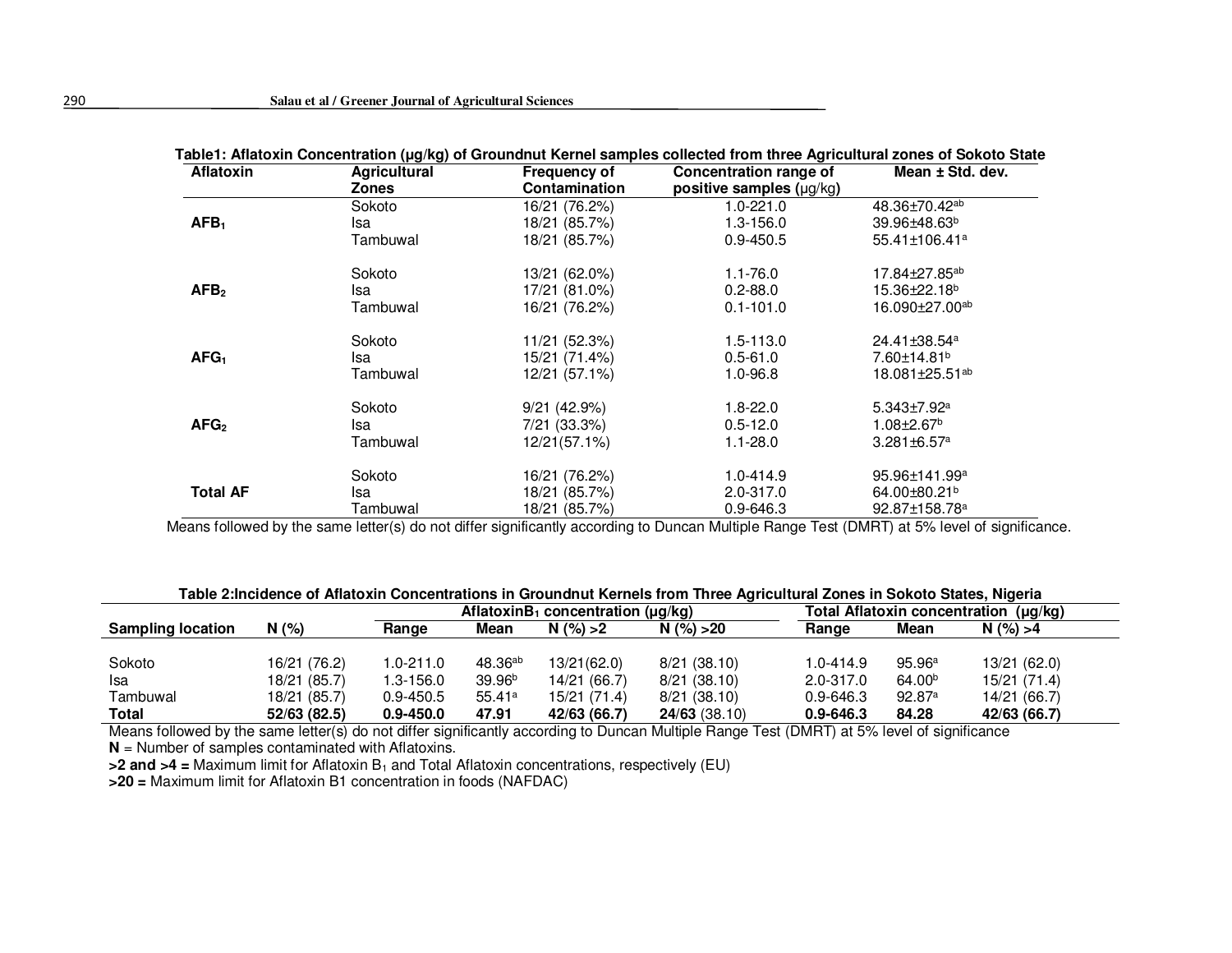# **DISCUSSION**

#### **Moisture Content of Groundnut kernel**

The moisture content observed in Groundnut kernel from this study indicates that 8% moisture was encountered in all the zones studied. This was conductive to encourage the growth of fungi in Groundnut (Woodroof 1984). Recent report of Halima (2000) also supports the view that fungi can grow on variety of situations and thrives under conditions of moisture, warmth and good supply of organic food which subsequently produce Aflatoxin. Contamination in stored groundnut is dependent on the moisture content of the harvested groundnut prior to storage. Therefore groundnuts which are stored before sale or use should be kept dry with a maximum moisture content of not more than 7 % and 13% for EU and SON respectively. The moisture content obtained from groundnut cake was found to be within the range as reported by Atanda (1990).

#### **Aflatoxin contamination of Groundnut kernels**

This study analysed 63 samples for the presence of Aflatoxins in stored Groundnut kernels and was determine to be 82% contamination with Aflatoxins in a concentrations range between 0.90µg/kg to 646.00 $\mu$ g/kg. Four types of Aflatoxin (AFB<sub>1</sub>, AFB<sub>2</sub>  $AFG<sub>1</sub>$  and  $AFG<sub>2</sub>$ ) were detected. Of the Aflatoxins detected,  $AFB<sub>1</sub>$  had the higher frequency (82.5%) of occurrence. Similarly, Patrick *et al.* (2009) found AFB<sup>1</sup> and  $AFG<sub>1</sub>$  as the most frequently occurring types of Aflatoxin in stored Groundnut samples. The Aflatoxin levels found in the Groundnut samples were much lower in value than those earlier reported in Groundnut by Afolabi *et al.,* 2014, Kayode *et al.,* 2013 and roasted Groundnut by Ogunsanwo *et al.* (2004) and Bankole *et al.* (2005). It's also similar to the levels found in study carried out by Akano and Atanda 1990 and Ezekiel *et al.,* 2013 in Lagos, Nigeria. And much higher than that by Odoemelam and Osu 2009, who investigated Aflatoxin B1 contamination of some food grains marketed in Nigeria. The result of this study is against the view of Afolabi *et al.,* 2014, who considered Groundnut contamination in south western part of Nigeria may have been due to the soil types, time lag, post harvest handling and storage conditions during transportation of kernels from Groundnut producing regions (Northern Nigeria) to the South-Western zones where it is largely consumed. It is well known that the environmental factors (temperature, relative humidity and amount of rainfall) in south west is per greater than that northern Nigeria, and the can influence the production of Aflatoxin during storage, transportation and processing.

 In two different studies conducted in Nigeria, McDonald (1964) reported that Groundnuts cultivated in the northern parts of Nigeria were contaminated with Aflatoxin levels up to 2000µg/kg, while Akano and Atanda 1990 reported Aflatoxin B1 levels of between 37 – 455µg kg in Groundnut purchased from markets

in Ibadan, Oyo State Nigeria. Adebajo and Idowu (1994) reported that most of the corn-Groundnut snack ('donkwa') contained Aflatoxins above 30µg/kg immediately after preparation. In some part of the world Park and Njapau 1989 reported  $AFB<sub>1</sub>$  levels of between 20 – 200µg/kg in Groundnut from Senegal and Argentina, while Singh *et al.*, (1982) reported  $AFB<sub>1</sub>$  levels between 33 – 440 $\mu$ g/kg in Groundnut from India and Krishna *et al.*, (2002) reports a levels of between 110-608µg/kg, in India Yameogo and Kassamba (1999) reported that seeds of Groundnuts from Burkina Faso inoculated with *A.flavus* excreted all the four major Aflatoxins, which peaked at 170 ug/kg after 6 days. Aflatoxin formation in Groundnut is favoured by prolonged end of season drought and associated elevated temperature (Rachaputi *et al.,* 2002).

Although the levels of  $AFB<sub>1</sub>$  (0.9-450.0µg/kg) now being reported for Groundnut is within the range reported elsewhere, differences between these results and that obtained from other researchers may be due to variation in geographical origin, seasonal variation of the samples tested and weather conditions. It seems that difference in harvest and storage conditions as well as the agricultural practices (in each location) also influenced the level of Aflatoxin contamination of the Groundnut. Three environmental factors (temperature, relative humidity and amount of rainfall) influence the production of Aflatoxin in the field and during storage. Studies done on the effect of environmental conditions on Aflatoxin contamination of corn showed that, when the conditions were favourable, the occurrence of Aflatoxin was highly related to these factors (Farombi, 2003). Temperature is an important factor for growth of *Aspergillusflavus*. In a study on the effect of temperature on Aflatoxin production, Viquez *et al*., 2006 observed that Aflatoxin level was significantly affected by temperature. The study area has optimal temperature, humidity and light for the growth of Aflatoxigenic moulds. This may be responsible for the detection of Aflatoxin B1 in all the positive samples.

# **CONCLUSION**

It is concluded that, Aflatoxin contaminated stored groundnut kernel in three Agricultural zones of Sokoto state, contamination in stored Groundnut kernel are dependent on the moisture content of the Groundnut kernel prior to storage. The result of this study revealed that Aflatoxin contamination is more in Isa and Tambuwal stored Groundnut kernel (85.7% each) than Sokoto (76.2%). More than 30% of Groundnut kernels are at levels greater than MAL of NAFDAC. Therefore Groundnuts which are stored before sale or use should be kept dry with a maximum moisture content of not more than 7 %, to prevent contamination by moulds or other microbes from the environment and consequent toxin liberation.

 The study recommended that Research has to be done to breed Groundnut varieties that are resistant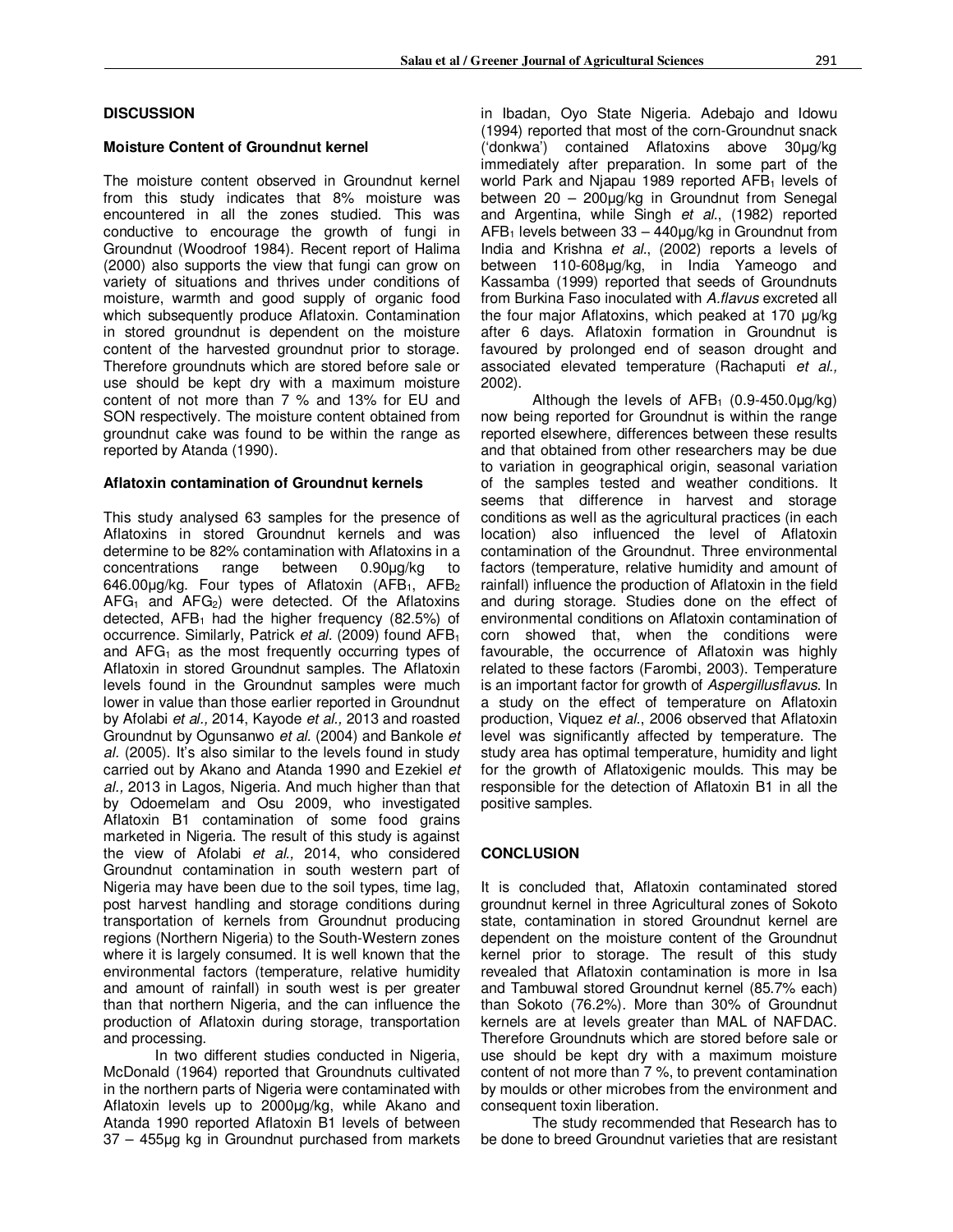to *Aspergillus* spp. which subsequently lead to Aflatoxin contamination of kernels and relevant quality control units must be reactivated to assess the quality of the Groundnut kernels from which other products are made.

# **ACKNOWLEDGEMENT**

The authors are thankful to the laboratory staff of Crop protection Department, Institute of Agricultural Research ABU Zaria and Centre for Biotechnology, FUT Minna for their assistance for the conducts of this research study.

# **REFERENCES**

- Adebajo LO, Idowu, AA.andAdesanya OO (1994). Mycoflora and mycotoxins production in Nigerian corn and corn based snacks. *Mycopathologia*126:183–192.
- Akano DA and Atanda, OO. (1990) The present Level of Aflatoxin in Nigeria Groundnut Cake ('Kulikuli*').Letters in App. Microbiol.* 10: 187-18.
- AOAC International (2008) *Official methods of analysis* of AOAC International. 18th edition. Gaithersburg, MD, USA, Association of Analytical Communities.
- Bankole SA, Ogunsanwo BM and Eseigbe DA. (2005) Aflatoxins in Nigerian dry-roasted Groundnuts Food Chem 89:503–506.
- Bankole SA and Mabekoje OO.(2004) Mycoflora and Occurrence of Aflatoxin B1 in Dried Yam Chips from Markets in Ogun and Oyo States, Nigeria.*Mycopathologia*.**157**(1):111-115.
- Chang AS, Sreedharan A, Schneider KR. (2013) Peanut and peanut products: a food safety perspective. Food Contr 32:296–303.
- Cora IB, Angre D, Ronald EM (2005). Separation of aflatoxins by HPLC application.Agilent Technology publication 5989-3634EN www.agilent.com/chem, 16th August, 2006.
- Domsch KH, Gams W and Anderson TH (2007). *Compendium of Soil Fungi*, IHW-Verlag, Eching.
- Ehrlich KC, Lee LS (1984). Mycotoxin grain dust: method of analysis of aflatoxin, ochratoxin A, Zearalenone, Vomitoxin and secalomic acid. J. Assoc. Official Anal. Chem. 67: 963.
- Ezekiel CN, Sombie JI (2014). Survey of aflatoxins and fungi in some commercial breakfast cereals and pastas retailed in Ogun State, Nigeria**.***Nat Sci* ;12(6):27-32
- Ezekiel, C. N., Sulyok, M., Babalola, D. A., Warth, B., Ezekiel, B. C. and Krska, R. (2013) Incidence and consumer awareness of toxigenicAspergillus section Flavi and Aflatoxin B1 in Groundnut cake from Nigeria. Food Cont. **30**:596-601
- FAOSTAT.(2013) Faostat homepage.www.faostat.fao. org/site/339/default.aspx [accessed February 27, 2013].
- Farombi EO (2003). African Indigenous plants with chemotherapeutic potentials and biotechnological

approach to production of bioactive prophylactic agents. *Afr. J. Biotech.* 2(12): 662-671.

- Food and Agriculture Organization.(2004). Worldwide regulations for mycotoxins in food and feed in (2003).*FAO Foodand Nutrition Paper no. 81*. Rome: Food and Agriculture Organization, Pp. 1– 180.
- Glenn AE (2007)Mycotoxigenic*Fusarium*species in animal feed.*Anim Feed Sci Technol*. **137**(3-4): 213-240.
- Junaidu AU (2005) Epidemiological Studies on Brucellosis in Sokoto State.PhD Thesis, Dept. of Vet.Public Health and Animal Prod.UsmanuDanfodiyo University, Sokoto.Pp 167
- Kayode OF, Sulyok M, Fapohunda SO, Ezekiel NC, Krska R and Oguntona CRB (2013).Mycotoxin and fungal metabolites in groundnut and maize-based snacks from Nigeria,Food Additives and Contaminants; **6**:4, 294-300.
- Krska R, Welzing E and Boudra H (2007).Analysis of fusarium toxins in feed, Ani. Feed. Sci. Tech. **137**:241-264
- Leslie JF, Summerell BA (2006) The*Fusarium*Laboratory Manual. Iowa State University Press, Iowa. 400pp
- Liu Y, Wu F (2010) Global burden of aflatoxin-induced hepatocellular carcinoma: a risk assessment *Environmental Health Perspectives* 118:818-824.
- McDonald D (1964). Progress reports on research into Aflatoxin production in Groundnuts in Northern Nigeria. Samaru Miscellaneous Papers 2: 13p.
- Mutegi CK, Ngugi HK, Hendriks SL, Jones RB. (2009) Prevalence and factors associated with Aflatoxin contamination of Groundnuts from Western Kenya. Int J Food Microbiol 130:27–34.
- National Population Commission (NPC, 2007).Population Census Data, Nigeria, Federal Republic of Nigeria Official Gazette, National and State Provisional Total Census, Printed and Published in Federal Government Printer, Lagos, No 21 vol.94,
- Odoemelam SA. andOsu CI (2009). Aflatoxin B1 contamination of some edible grains marketed in Nigeria. *E-J. Chem.* 6(2): 308-314
- Ogunsanwo BM, Faboya OOP, Idowu OR, Lawal OS, Bankole SA. (2004) Effect of roasting on the Aflatoxin contents of Nigerian Groundnut seeds. Afri J Biotechnol 3:451–455.
- Rachaputi NR, Wright GC, Kroschi S (2002). Management practices to minimise pre-harvest Aflatoxin contamination in Australian Groundnuts. Austr. J. Exp. Agric. 42: 595-605.
- Singh K, Frisvad JC, Thrane U, Mathu SB (1982). An illustrated manual on identification of some seed borne Aspergilli, Fusaria, Penicillia and their mycotoxins. Heller up, Denmark: Danish Government, Institute of seed pathology for developing countries. P. 133.
- Soler CMT, HoogenboomOlatinwo R, Diarra B, Waliyar F, Traore S. (2010) Groundnut contamination by Aspergillusflavus and Aflatoxin B1 in granaries of villages and markets of Mali, West Africa. J Food Agric Environ 8:195–203.